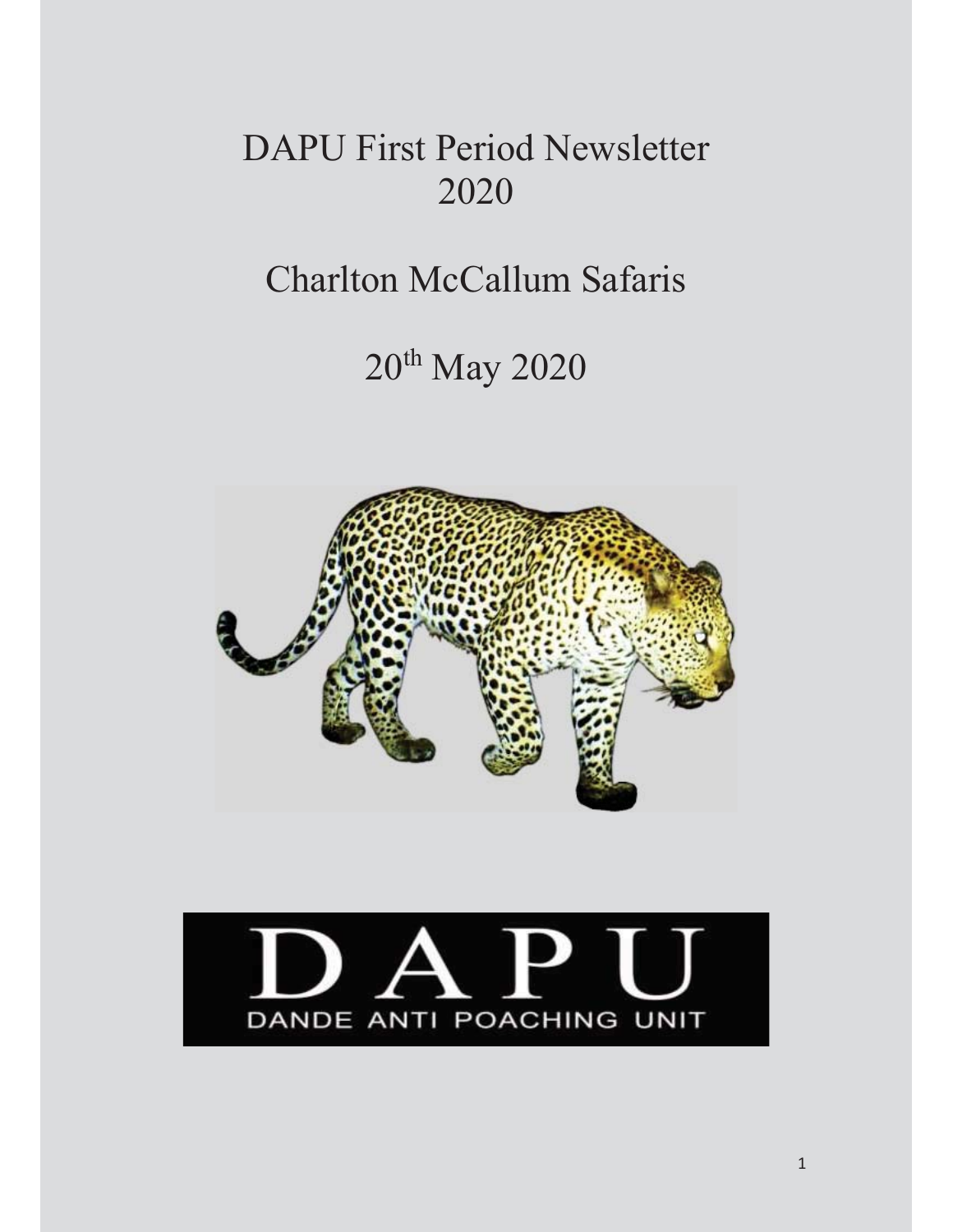## Dear Friends,

Let me start by thanking you all for your unwavering support. Buzz and I returned home from the U.S.A in February with an incredible year of safaris lined up. Due to the corona virus, the global economy rapidly unraveled and with it our season. In spite of personal worries we have learnt a lot. We both took our families to Dande for the first 21 days of lock down. It was a special time and one we will never forget!

Our education begins. We returned home with three points clear in our minds. First of all, we are more committed than ever to the Dande Area and DAPU. Secondly, we have been humbled by the generosity shown by so many people and well-wishers from all over the world. There are many passionate hunters and conservationists out there! And thirdly, hopefully the next generation of hunters and outdoor girls and boys has been encouraged!

We have continued to meticulously document all of our support, deployments, wins and losses, and here we share a summary with everyone who so graciously and generously supported all of our efforts both financially and in kind. As we grow from strength to strength, we look forward to your continued support.

Stay safe,

Myles E. McCallum James D. Charlton Charles Ndondo

Harare, Zimbabwe 20thMay 2020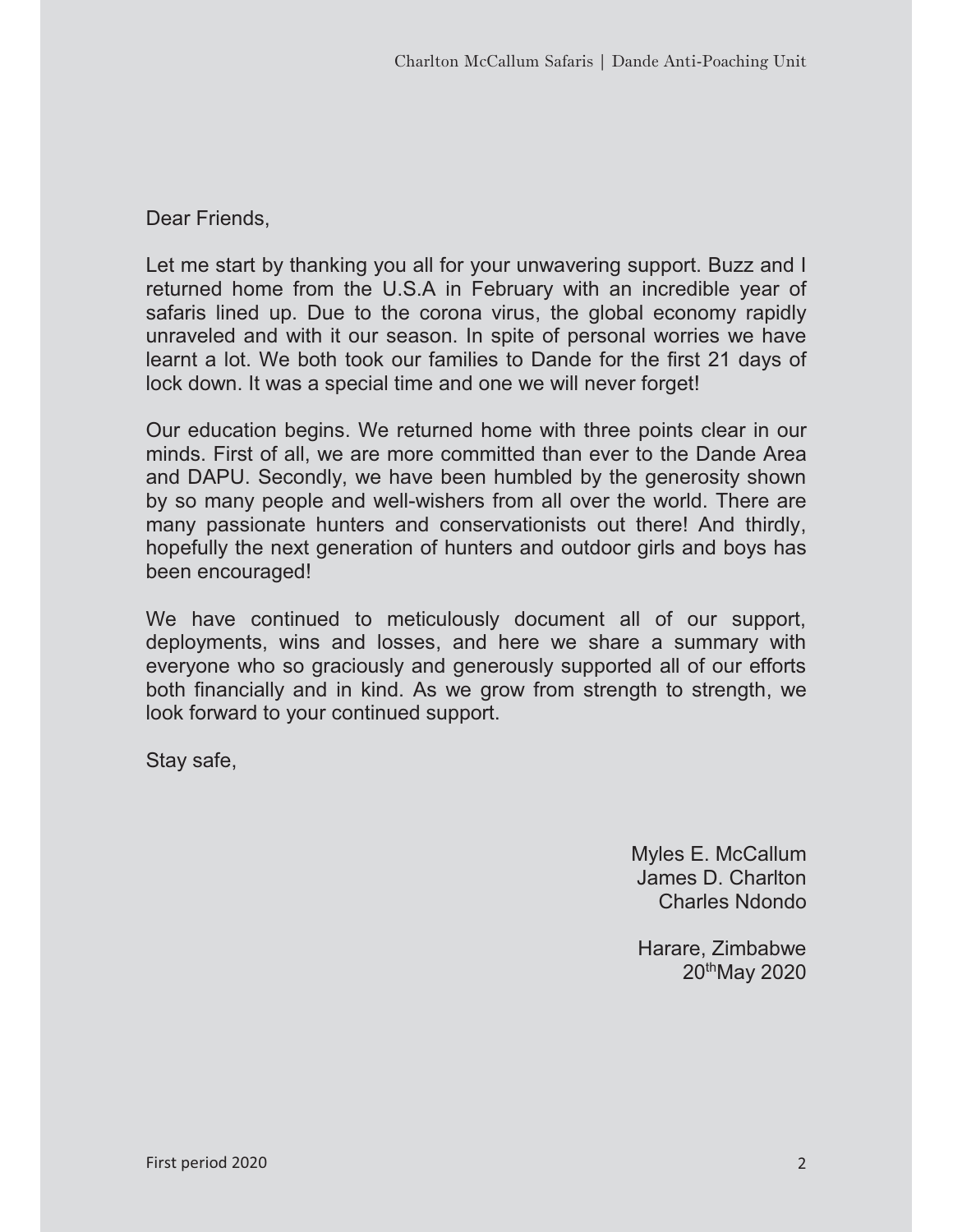# **CONTENTS**

| 1              | <b>COVID-19!</b>                                                                                                                                             |   |  |  |  |
|----------------|--------------------------------------------------------------------------------------------------------------------------------------------------------------|---|--|--|--|
| $\overline{2}$ | <b>The Wet Season</b>                                                                                                                                        |   |  |  |  |
| 3              | <b>Snaring and General Poaching</b>                                                                                                                          |   |  |  |  |
| $\overline{4}$ | <b>Elephant Poaching</b>                                                                                                                                     |   |  |  |  |
| 5              | <b>Problem Animal Control</b><br>5.1<br>Elephants<br>5.2<br>Lion<br>5.3<br><b>Buffalo</b><br>5.4<br>Crocodile<br>5.5<br><b>Hippo</b><br><b>Snakes</b><br>5.6 | 8 |  |  |  |
| 6              | <b>Netting on the Zambezi</b>                                                                                                                                |   |  |  |  |
| $\overline{7}$ | Goals for 2020                                                                                                                                               |   |  |  |  |
| 8              | <b>Water Projects</b>                                                                                                                                        |   |  |  |  |
| 9              | We must extend our profound appreciation to                                                                                                                  |   |  |  |  |
| 10             | <b>Conservation Force</b>                                                                                                                                    |   |  |  |  |
| 11             | <b>Income and Expenses YTD</b>                                                                                                                               |   |  |  |  |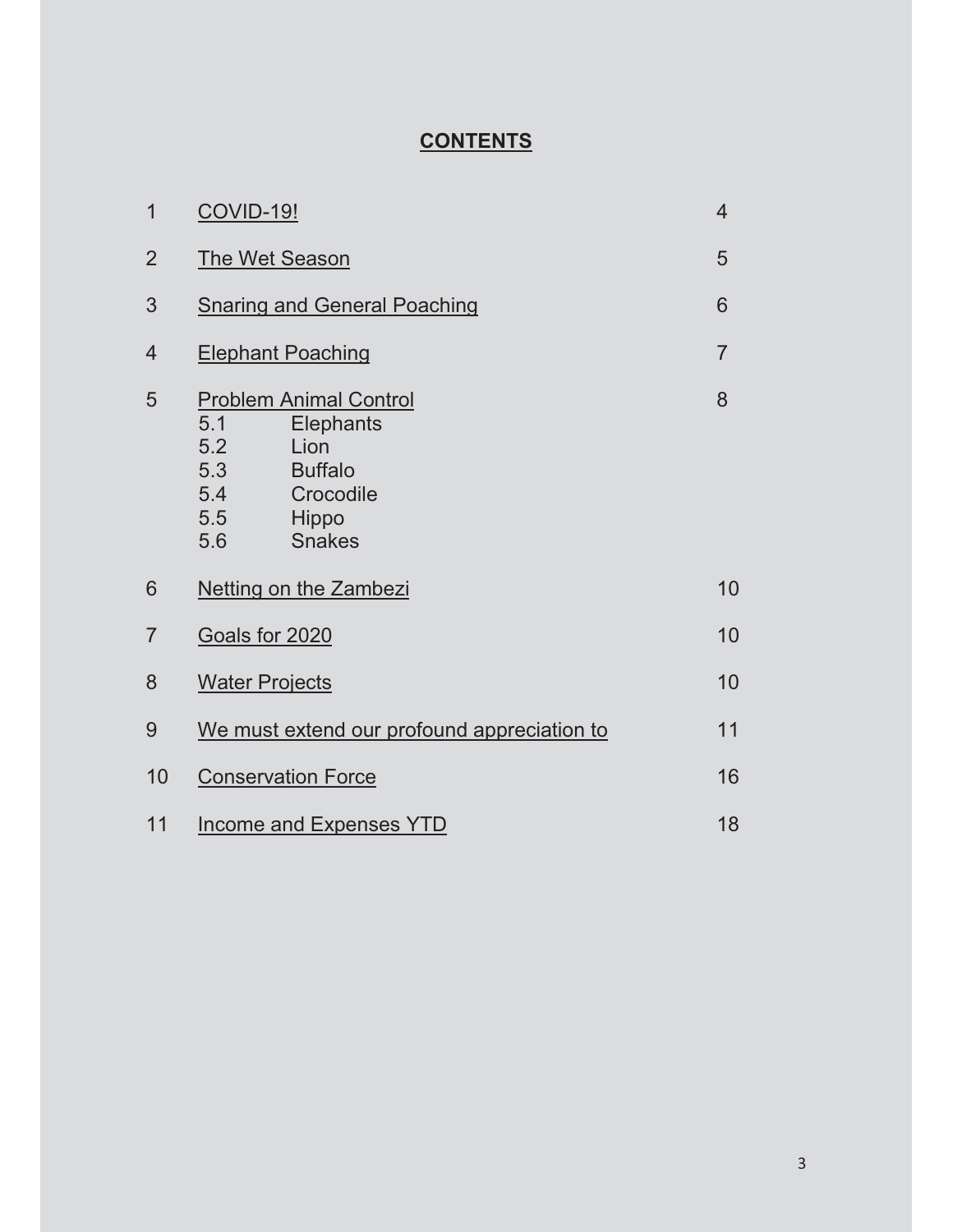## **1. COVID-19!**

The major change has been a global one which has affected us all, the Covid 19 pandemic. Our hunters have been unable to travel, and as such our DAPU levy on all safaris has temporarily come to naught. Added to this is the lack of company earnings. Also in doubt are the long term contributions for Charlton McCallum Safaris.

Dande is a complex area to manage in that it is:

- a. A large area.
- b. Needs to show benefits to the local community.
- c. Requires constant policing (DAPU).)
- d. Largely a "communal area" (with villages).

A number of areas (mostly photographic) are in "protected areas" and require very little in the way of policing. However, all of Dande needs constant and proactive monitoring, or else, 11 years of gains could be eroded in just 6 months. This would be a tragedy.

Buzz and I are totally committed to keeping DAPU going. This will ensure that Dande remains viable, along with its splendor, an area for us to enjoy way into the future! We will ensure that this happens at any cost.

We are truly humbled by the generosity shown by so many individuals and organizations that share our vision and have been helping DAPU, in some cases for 11 years. Buzz and I are fully aware that are folk who are digging deep into their pockets whilst going through tough times at home.



David Mann servicing DAPU # 2 prior to PAC deployment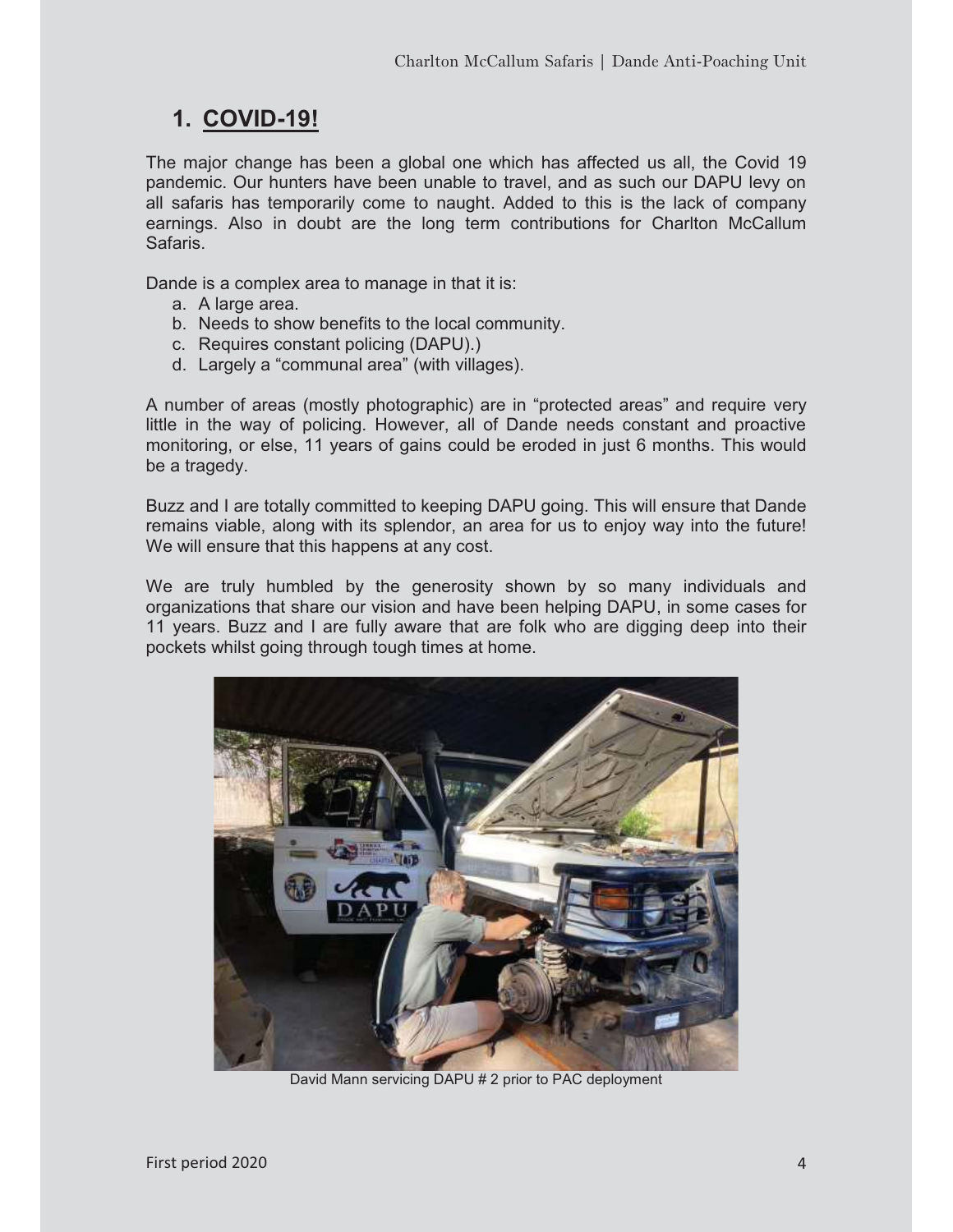## **2. The "Wet" Season**

The 2019/2020 rainy season started late, and finished early in the Mbire district. Crops once again are universally poor in Dande, but considerably better than the 2018/2019 season. Decent rains in January and February, resulted in a good start for the farmers, but yields were negatively impacted by the early end to the rains. The district is already receiving supplementary food aid and as such we expect a heavy poaching season, commencing soon and continuing until February 2021. Whilst the crops are poor, there is still sufficient grazing and browse for the game. Most of the northern area is blessed with natural springs, so water is not a problem. However, in the east, water remains an ever-present challenge.



## Seasonal rainfall in mm. (7 years)

This is a reminder that Dande is in "agro ecological region 5" which at best is marginal for agriculture, but is ideally suited to wildlife. As responsible custodians we need to make sure that "region 5" concessions continue to improve. It is increasingly evident that they need to compete favorably with the ongoing conflict in land usage.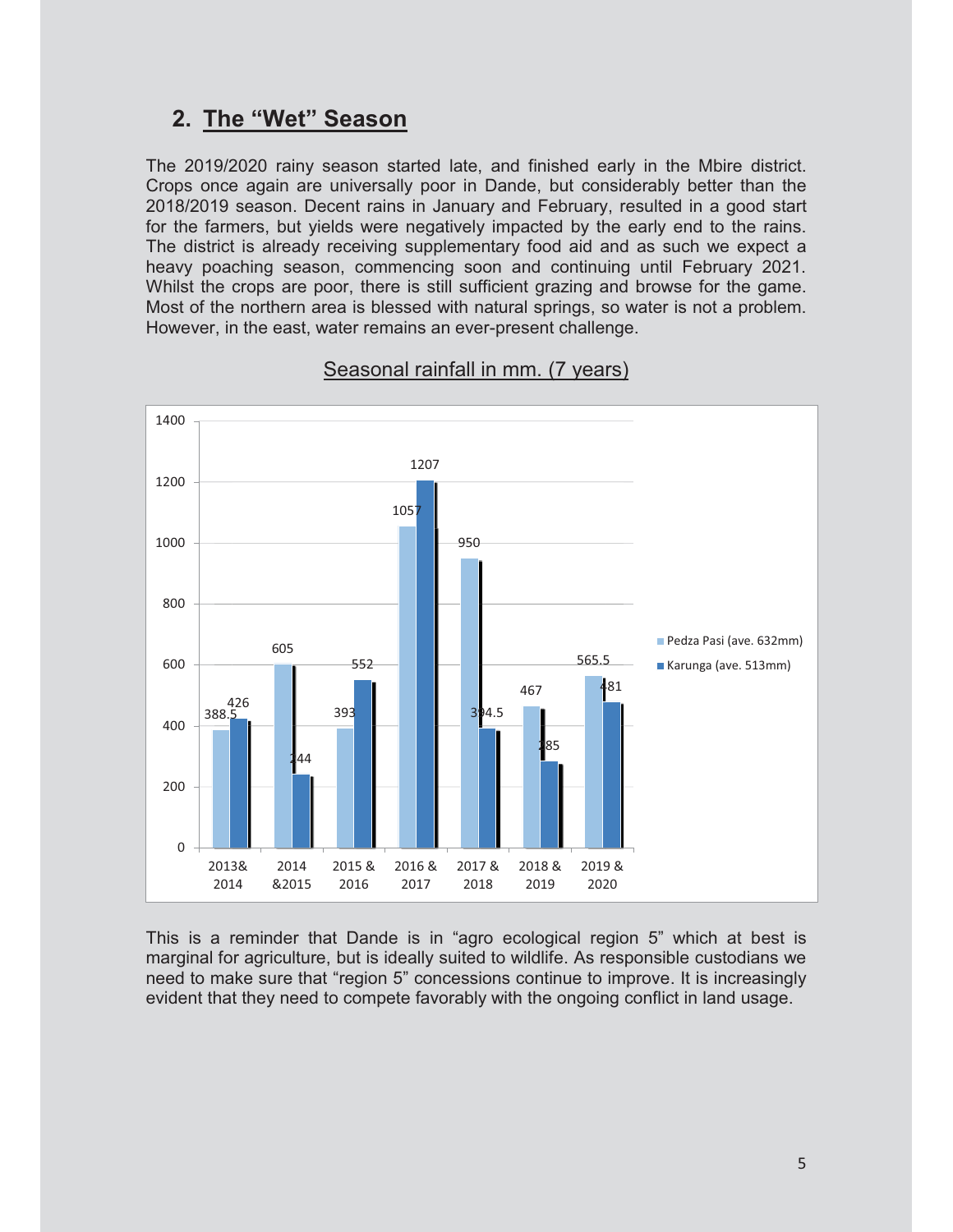## **3. Snaring and General Poaching first period 2020**

We have had another good start to the year as far as results are concerned. On the 10<sup>th</sup> February, Alpha and his east team arrested and convicted 2 kudu poachers. On 15th April, 2 locals were arrested in possession of spears, axes and three dogs. Unfortunately, due to the Covid lockdown, the second group was not processed in the normal manner. However, they were all fined for breaking the lock down, which was better than nothing!

We have information of two locals hunting buffalo with spears and dogs and selling the meat in Angwa Bridge, but we have yet to catch them. It is just a matter of time before we do, for as good as it would be to arrest them, one has to acknowledge that it takes a lot of courage to spear a buffalo!!!

Our snare yield was higher than in 2018 and 2019 but similar to 2017. But in real terms the yield is very low. The signs are clearly visible that we'll be experiencing a heavier poaching season, compounded by the fact that we are going to be without our best scouts of all – our hunters!



Snares - 2014, 2015, 2016, 2017, 2018, 2019 &2020 (first period)

This graph would have been more profound had we recorded snares from 2010 - 2014 onwards!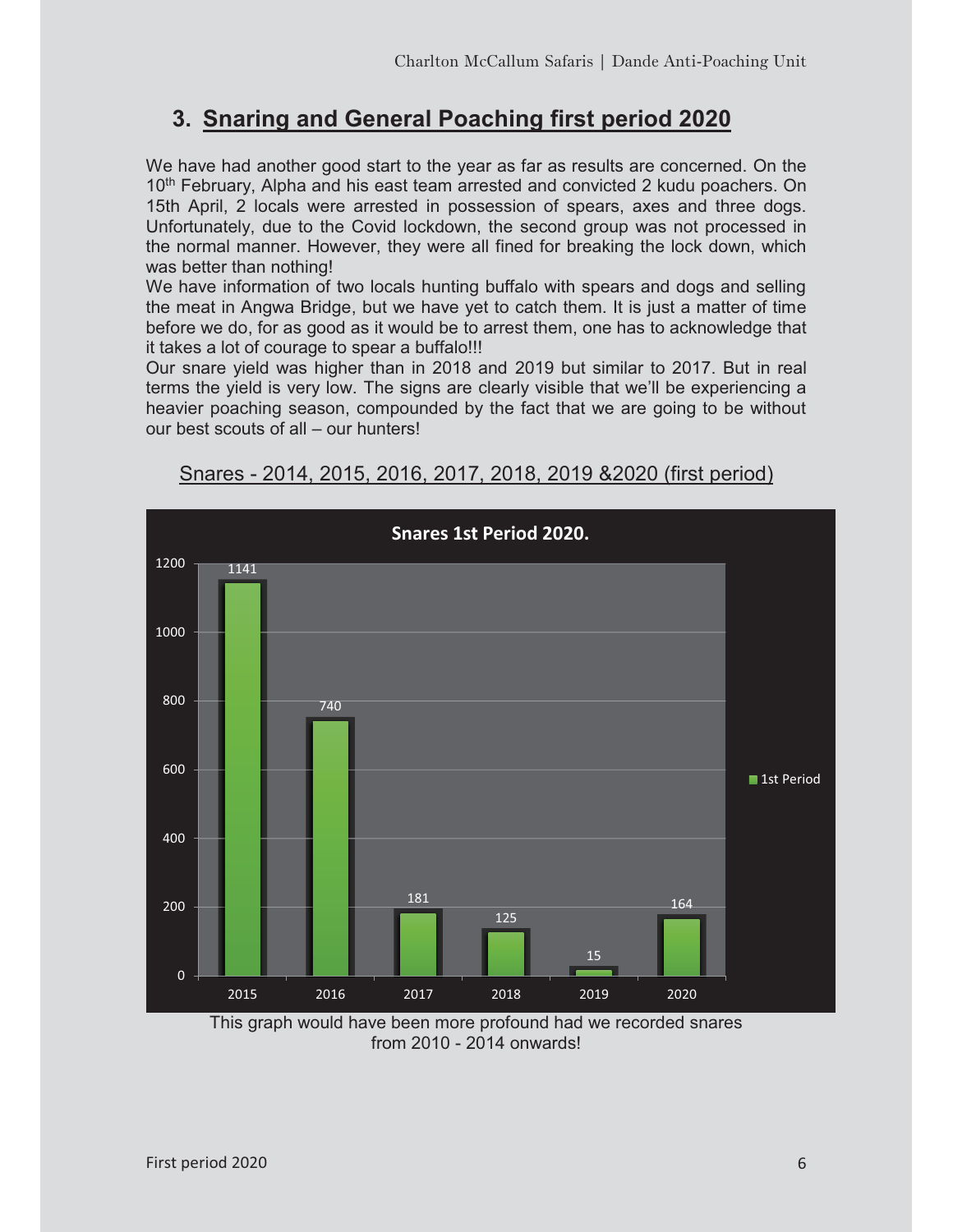

Kudu poachers with spears being processed

## **4. Elephant Poaching**

We know of only one elephant being poached in Dande this year. "Flying for Wildlife" have completed two flights in the area, and combined with the air survey, plus our patrols and informants, only the one elephant has so far been reported. It is possible however; there may be carcasses yet to be found. The elephant in question was a young bull that had clearly been shot. It may be that the elephant was shot by a villager protecting his crops and had subsequently died. The ivory was recovered.



Parks Officer inspecting wounds to determine cause of death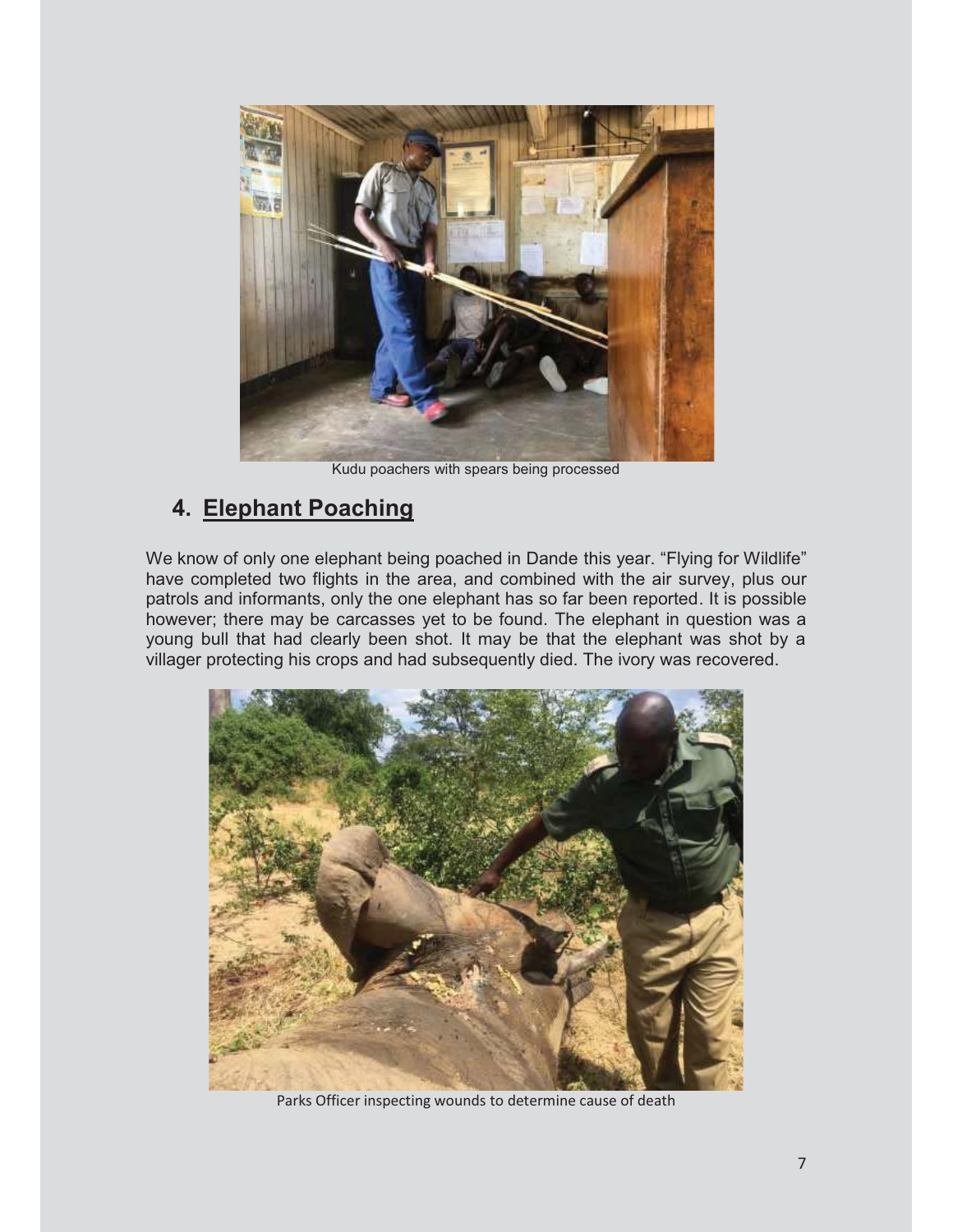

# **5. Problem Animal Control**

Duties for DAPU scouts include attending to Problem Animal reports (PAC). The peak season for PAC is during cropping season from January to the end of May. The two major problem species are elephants and lions. Both elephant and lion are extremely difficult to wean from their bad habits and are notoriously stubborn!

National Parks second rangers to DAPU for all PAC duties. Our constant goals with Problem Animal Control are:

- a. Protect human life.
- b. Protect property.
- c. IF POSSIBLE, deal with the offending animal by chasing it or them away using non-lethal means.
- d. Last resort is to shoot the animal. However in cases where life or property is threatened, we do not hesitate.
- 5.1 Elephant

In general, elephants in 2020 have made a nuisance of themselves. Each and every night DAPU crews have been chasing them. We had three vehicles and teams on permanent standby for 4 months, and its hats off to the DAPU staff, overall they managed very well.

Despite their best efforts however, one old man in the east (Gonono village) was killed on the 23<sup>rd</sup> March whilst attempting to chase a breeding herd of elephants from his fields. We also had to shoot a young elephant bull in the Irira villages. He had become a dangerous, belligerent and bad-tempered animal, who could not be chased in the normal way. It was therefore only a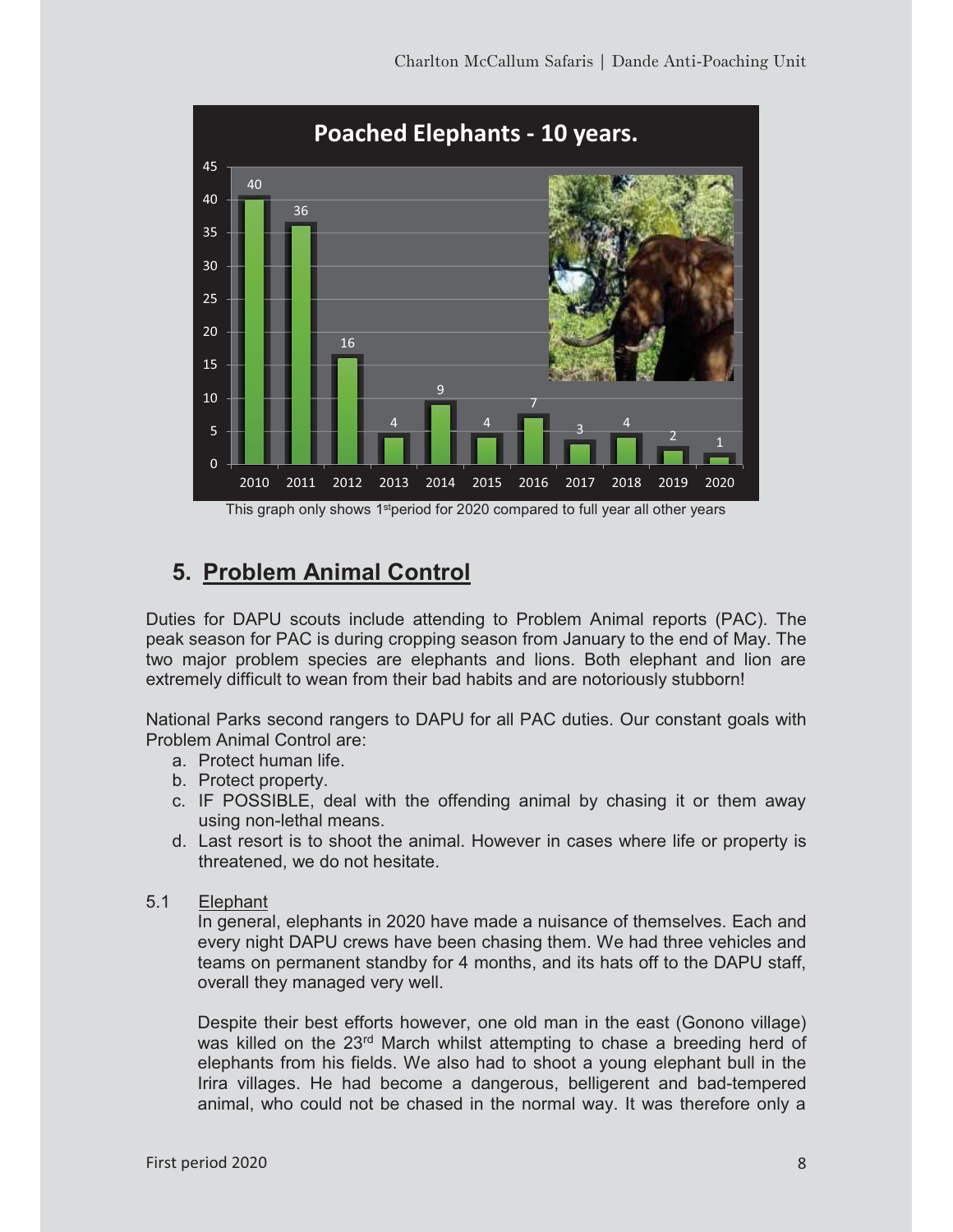matter of time before a villager or DAPU scout was killed. The elephant in question was responsible for serious damage to a number of crops. The good news is that the situation has been quiet in that area since then.



DAPU and Parks conduct joint PAC operations



Attending the scene where the farmer was killed by elephants in his fields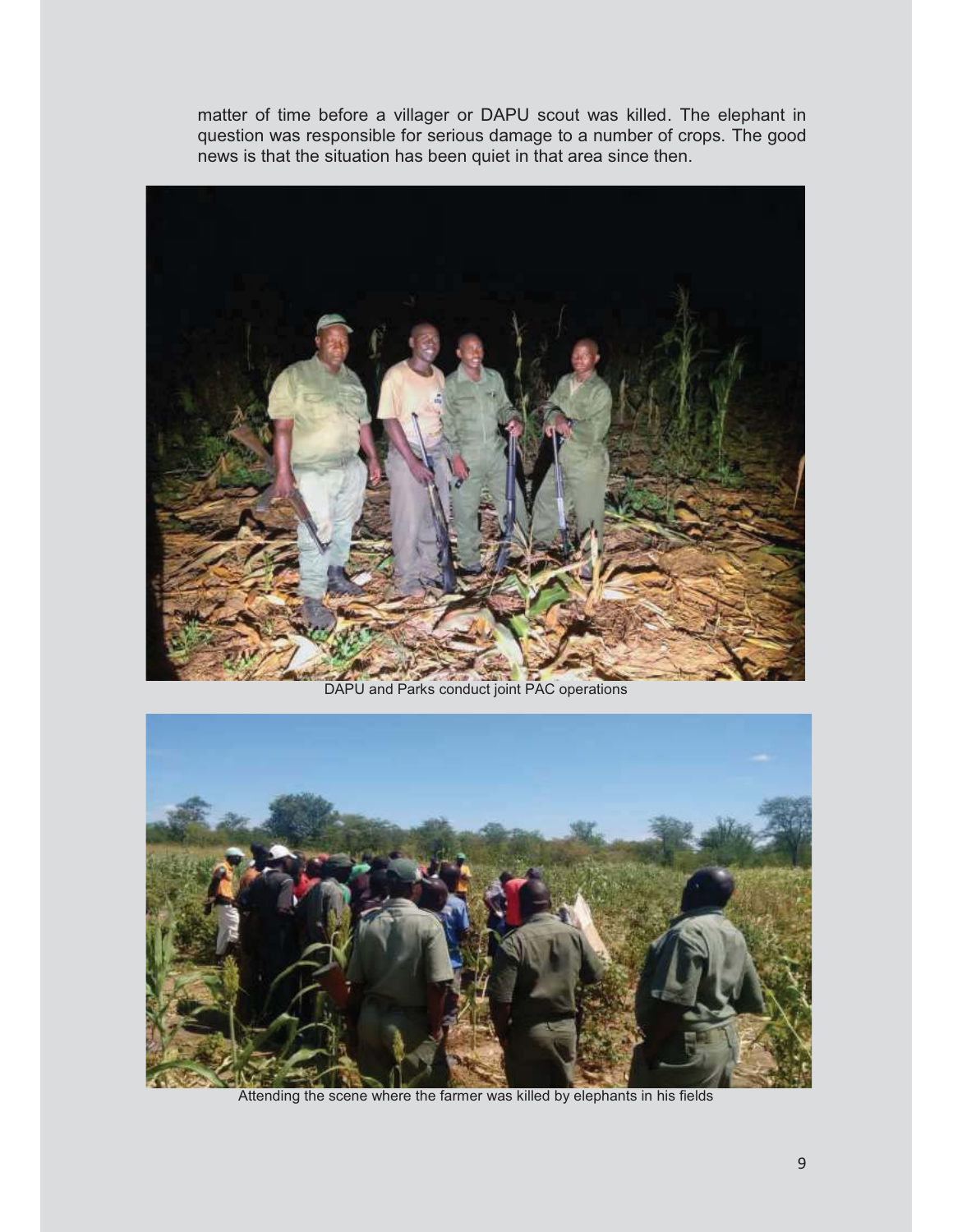## 5.2 Lion

So far so good – 2020 has been very quiet and fingers crossed that it remains that way.

- 5.3 Buffalo No reported serious problems to date in 2020.
- 5.4 Crocodile

Two people attacked and mauled in the same area by a small croc! Both escaped with moderate injuries and are expected to make full recoveries.

5.5 Hippo

One injury to a farmer on the Musengezi river (Dande East) to date. He has made a complete recovery and the hippo was not shot.

5.6 Snakes No reported deaths to date in 2020.

## **6. Netting on the Zambezi**

DAPU continues to contribute 200 liters of petrol per month toward efforts to eliminate illegal fishing in a 50km stretch of the Zambezi River. Generally speaking illegal netting has been much reduced, and sport anglers and legal netters are reporting better catches.

In the big picture the reduction in fish poaching has had a significant effect in reducing game poaching, as the fish poachers were often responsible for the poaching of elephant and other game animals. The diameters of their nets had become noticeably smaller over the years, clearly indicating a seriously depleted fish reserve.

## **7. Goals for 2020**

Survival!!! No lofty goals for us in 2020 – to keep the DAPU show on the road will be enough for us. DAPU will have to work really hard, as at the end of the day there will be precious few hunters to help.

## **8. Water Projects**

For obvious reasons, C.M Safaris have decided not to proceed with any new water projects in 2020. The UNDP were supposed to undertake various projects but it remains to be seen if they do. Due to the premature end of the rains we have already commenced pumping at current installations, and expect to keep these key pans full.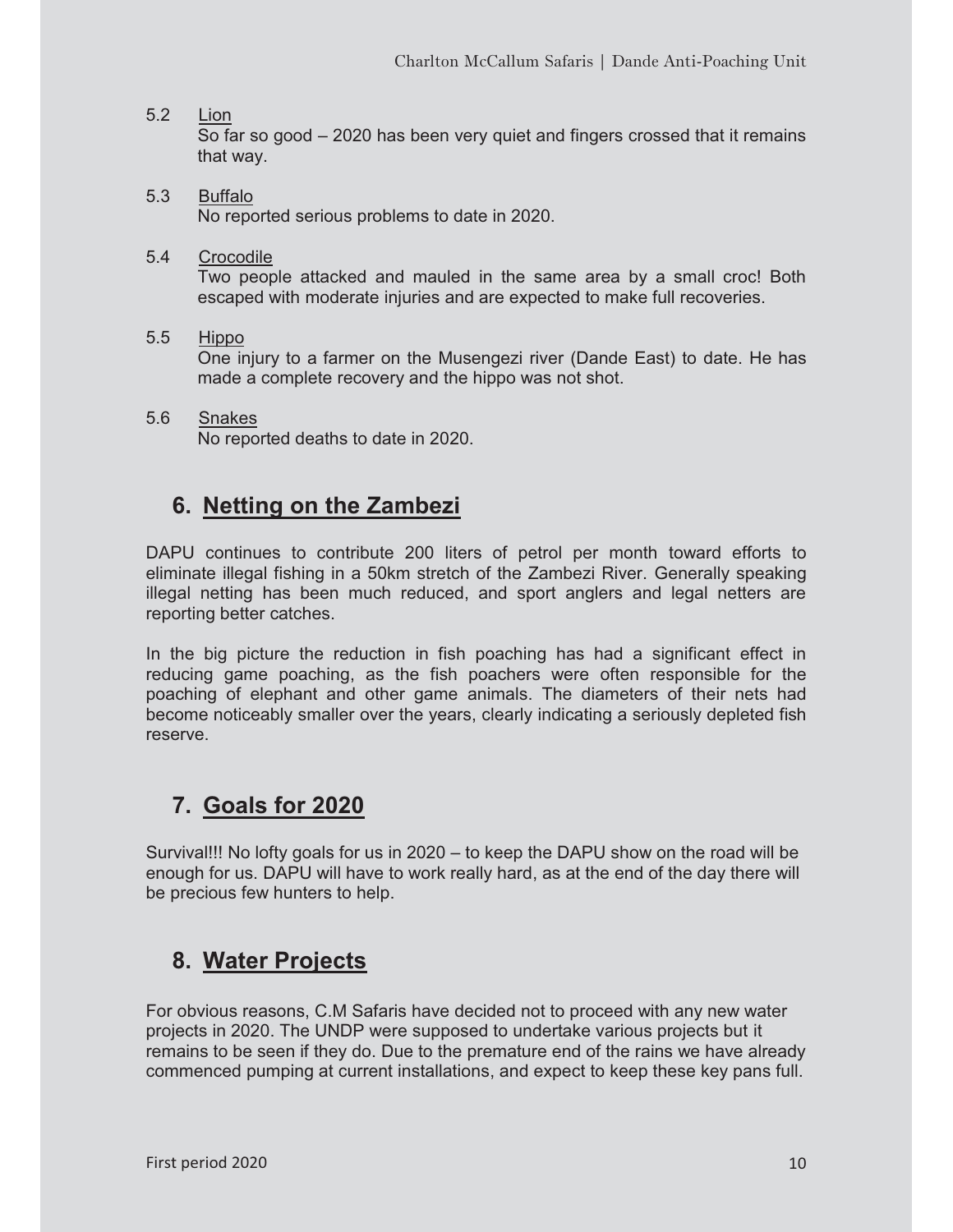## **9. We must extend our profound appreciation to:**

#### **The Dallas Safaris Club – Foundation**

DSC Foundation has been our single biggest corporate supporter for many years, and it came as no surprise to us that as soon as the global Covid 19 pandemic took hold, they were the first to contact us to see what they could do to help. We immediately indicated that simple cash flow support would be of utmost value to DAPU 2020 in the form of cash for fuel, repairs and maintenance, salaries, uniforms, rewards and food.



Loading up rations for a 14-day patrol deployment



Bongi handing out rewards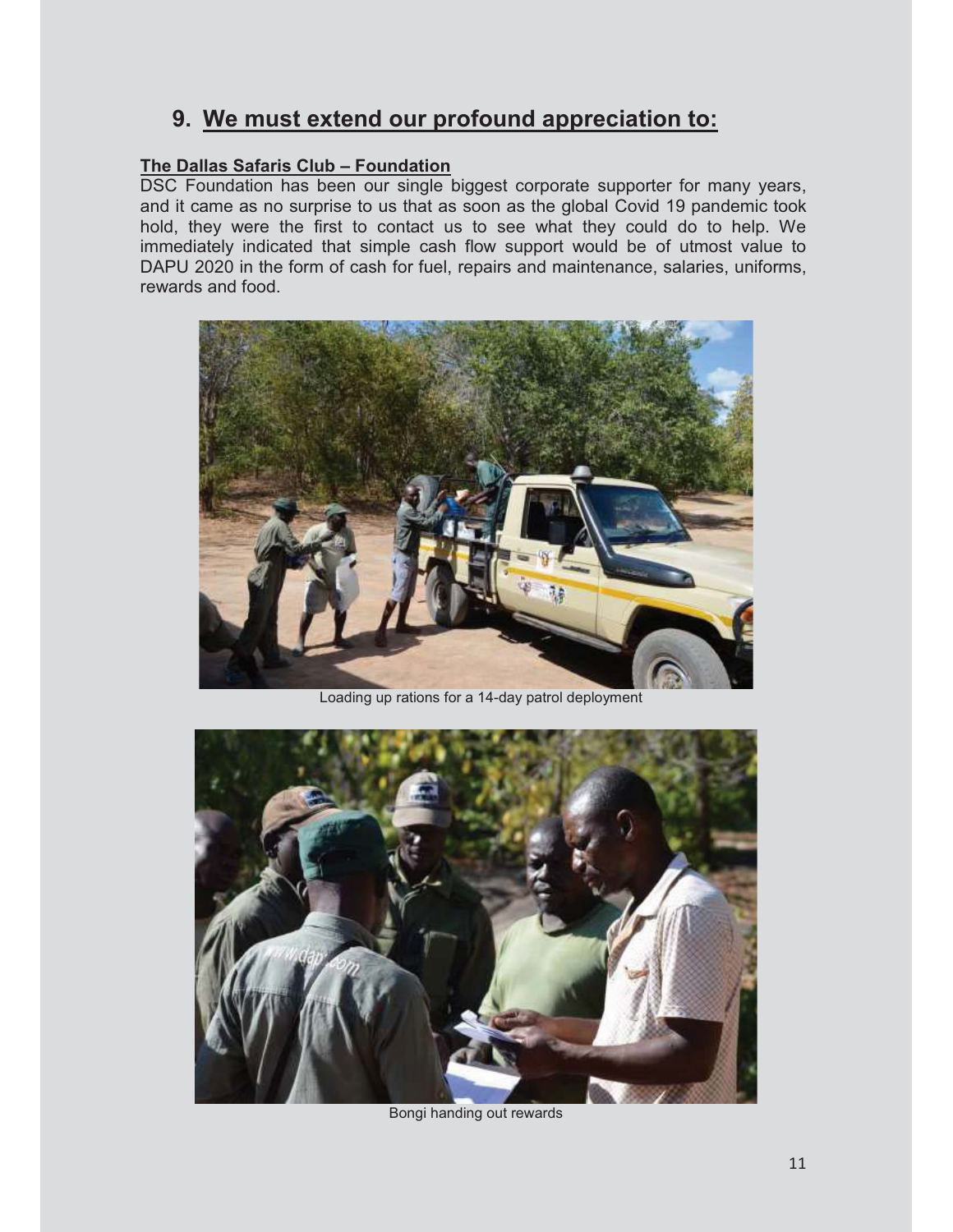#### **Flying for Wildlife**

FFW has grown immeasurably in the last couple of years. They now have two aircraft, piloted by Richard Tennant, Hannes Scholtz and Richard Calder. Richard Thornycroft and Edward Whitfield use their personal aircraft to assist Flying for Wildlife. All flying is gratis to DAPU – it costs us nothing, and those who understand how expensive aviation is in Africa, will appreciate how significant this is!!!

In 2020, prompted by the fact that we no longer have hunters in the field, we asked Flying for Wildlife to undertake two intense aerial patrols. The expectation was to discover signs of poaching, illegal settlement, gold panning, logging or any other illegal occupation. Two DAPU call signs were positioned in the highest risk areas in order to respond immediately, should the pilots observe illegal activity.



The basic summary of the flying exercise in Dande was that the bush was very thick, with an abundance of water. Multiple herds of buffalo and elephant were also spotted. Plains game animals turned out to be virtually impossible to see! In fact, in some areas, the pilot's reported as being unable to see the ground beneath the tree canopy!

One category 4 elephant carcass noted. Category 4 is defined as *"bones scattered and turning grey. Skeletons no longer stand out as distinct entities, often just skulls or larger bones seen." Thus a* very old carcass. Otherwise Dande was quiet as far as illegal activity was concerned. Gold panners were noted in Chewore South and National Parks were informed. They in turn reacted immediately and multiple arrests were made.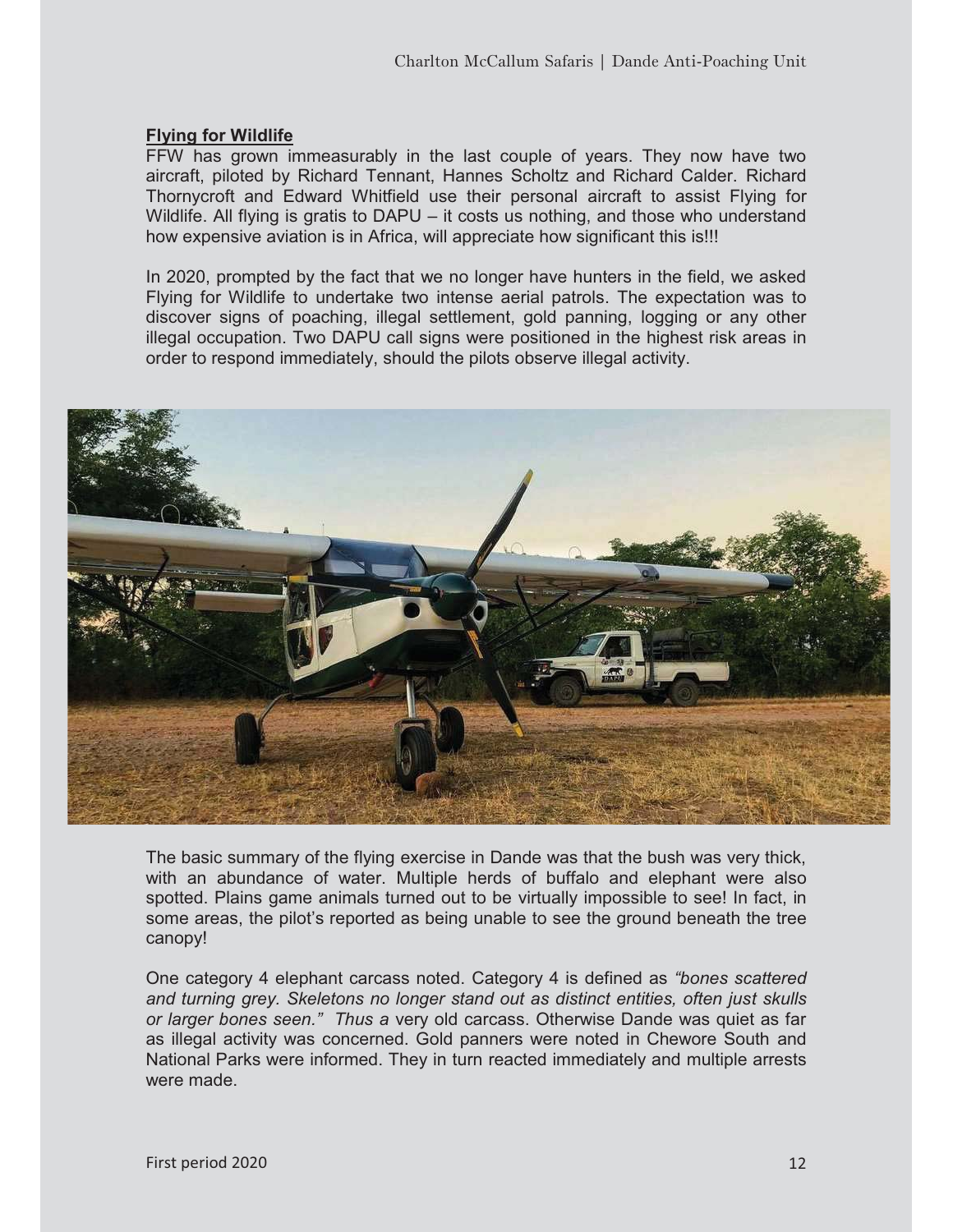## Total patrol time was 17.86 hours with 1983km of aerial patrol!

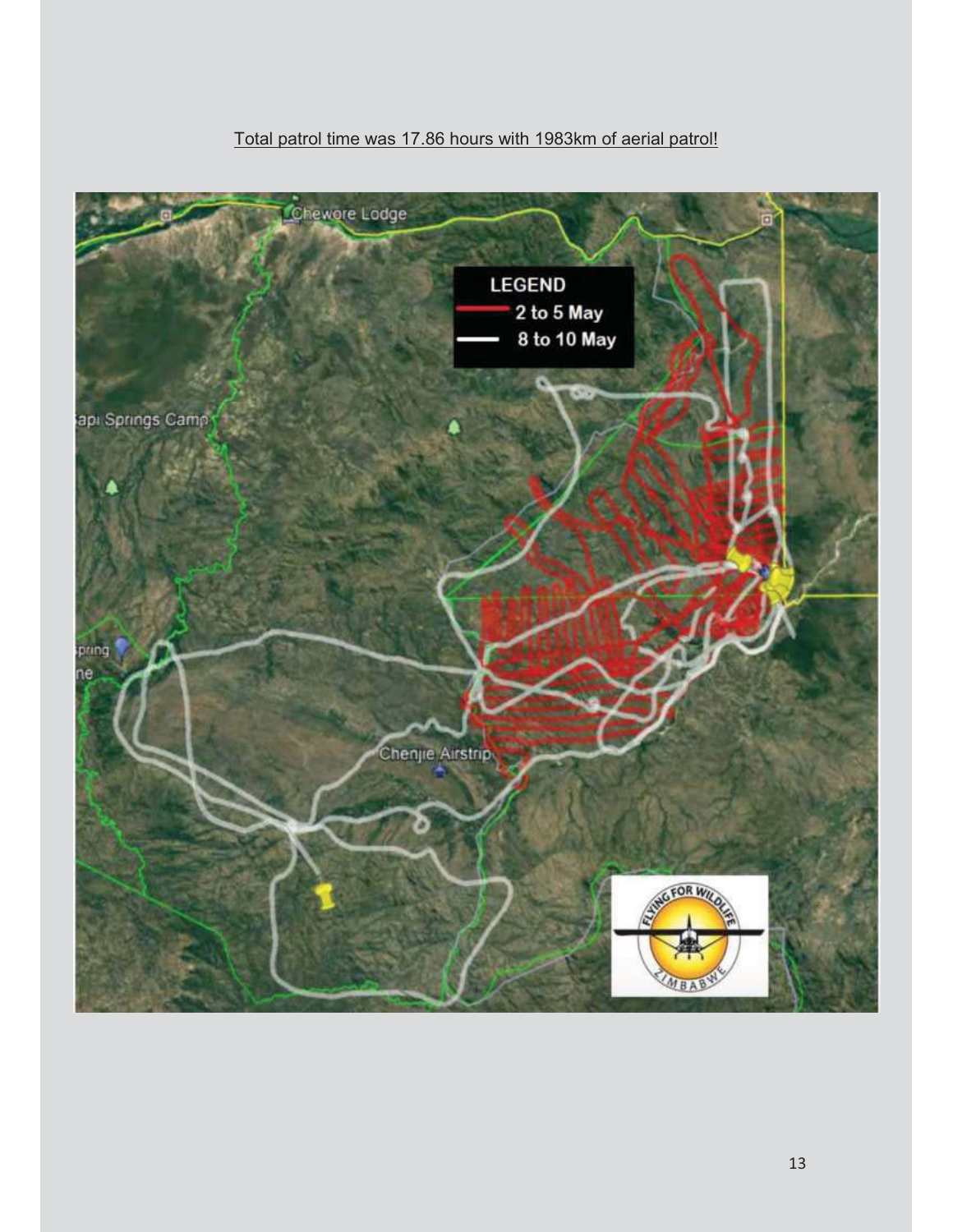

**Trackit** (Richard Tennant and Hannes Scholtz of (Flying for Wildlife) Provide free, real time satellite monitoring of the two DAPU vehicles. This has saved significantly on fuel and vehicle costs and has also helped us become much smarter with servicing and positioning of vehicles.

#### **The African Wildlife Foundation**

AWF contributed (financially) to the new game scout quarters at Karunga camp as well as providing patrol rations. They are also finalizing assistance for DAPU in the light of current circumstances. We will be able to tell you much more in the next newsletter!



The doors will not stay pink!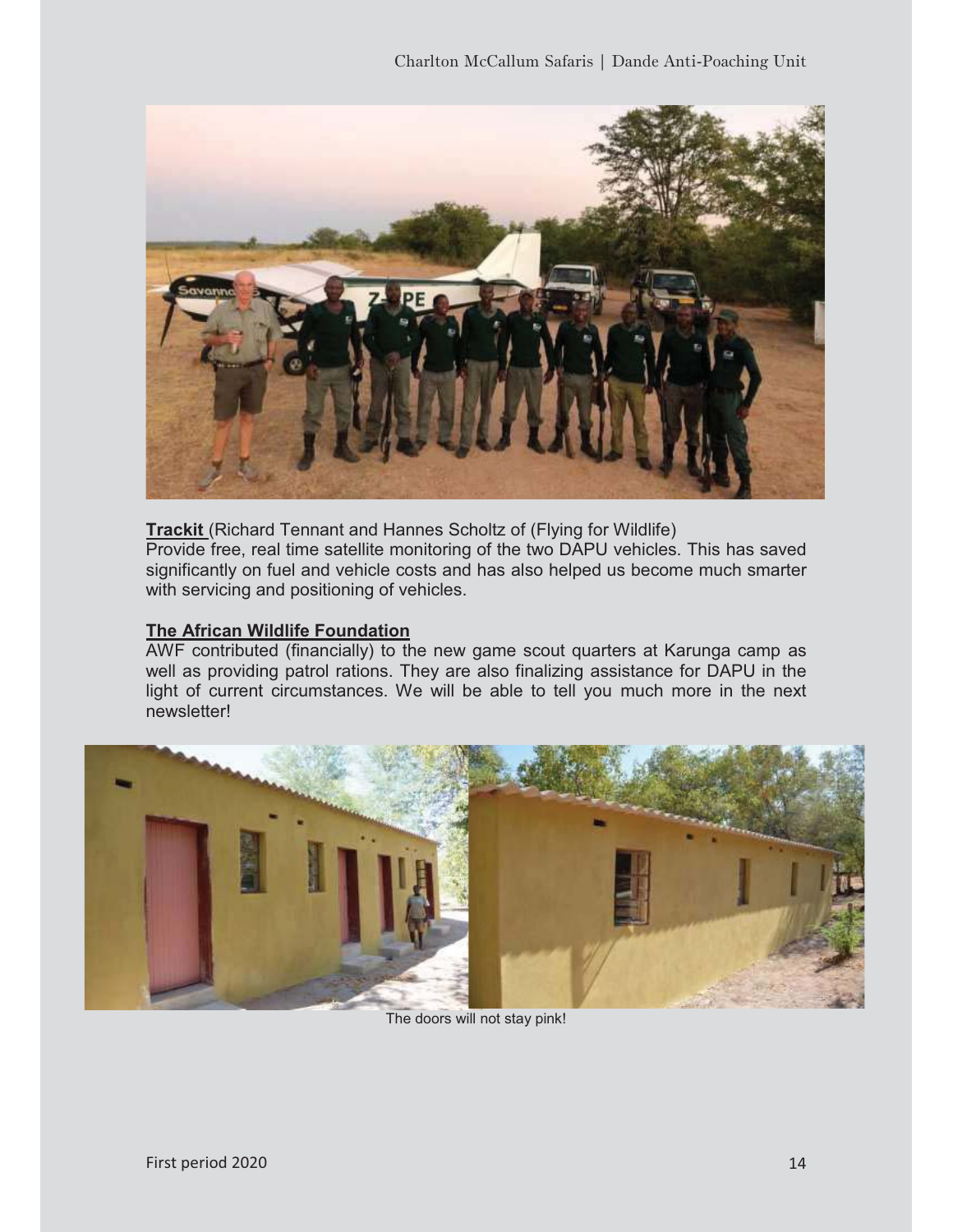#### **Individual donors**

As previously mentioned, we have been truly humbled by all the kind folk who have donated to DAPU! Your generosity knows no bounds, and we will be eternally indebted to you. In thanks for your support, we shall endeavour to keep DAPU up and running to its fullest capabilities. We shall strive at all costs to keep poaching at bay, with the well being of wild life foremost in our minds.

Charlton McCallum Safaris may not have a meaningful income in 2020, and will be unable to contribute in our usual manner. This is what led Buzz and I to ask for contributions. It is a different thing when individuals send us money as we know all too well that money came directly from you and your families. Your donations and continual support have been greatly cherished by us all, and without that help I do not think we would realistically make it.

## **10. Conservation Force**

We continue to work hand in hand with John and Chrissie Jackson of Conservation Force. John and Chrissie are proud hunters and legends in the fight for our way of life and the wild places that we all love. They work selflessly and endlessly in aid of conservation and to protect the rights of hunters around the world. Thank you, John and Chrissie!

Conservation Force is a registered non – profit 501(c) (3) public foundation.

How to make a Tax-Deductible donation:

#### **Please make a check out to:**

Conservation Force

**Mail to:** C/O John J. Jackson, III 3240 S. 1-10 SERVICE ROAD W. SUITE 200, METAIRIE, LOUISIANA 70001 USA

**Check Ref:** DAPU

#### **Conservation Force Contact:**

|          | <b>JOHN J. JACKSON, III</b> |
|----------|-----------------------------|
| TEL:     | $(504)$ 837 - 1233          |
| FAX:     | $(504)$ 837 - 1145          |
| Email:   | Jjw-no@att.net              |
| Website: | www.conservationforce.org   |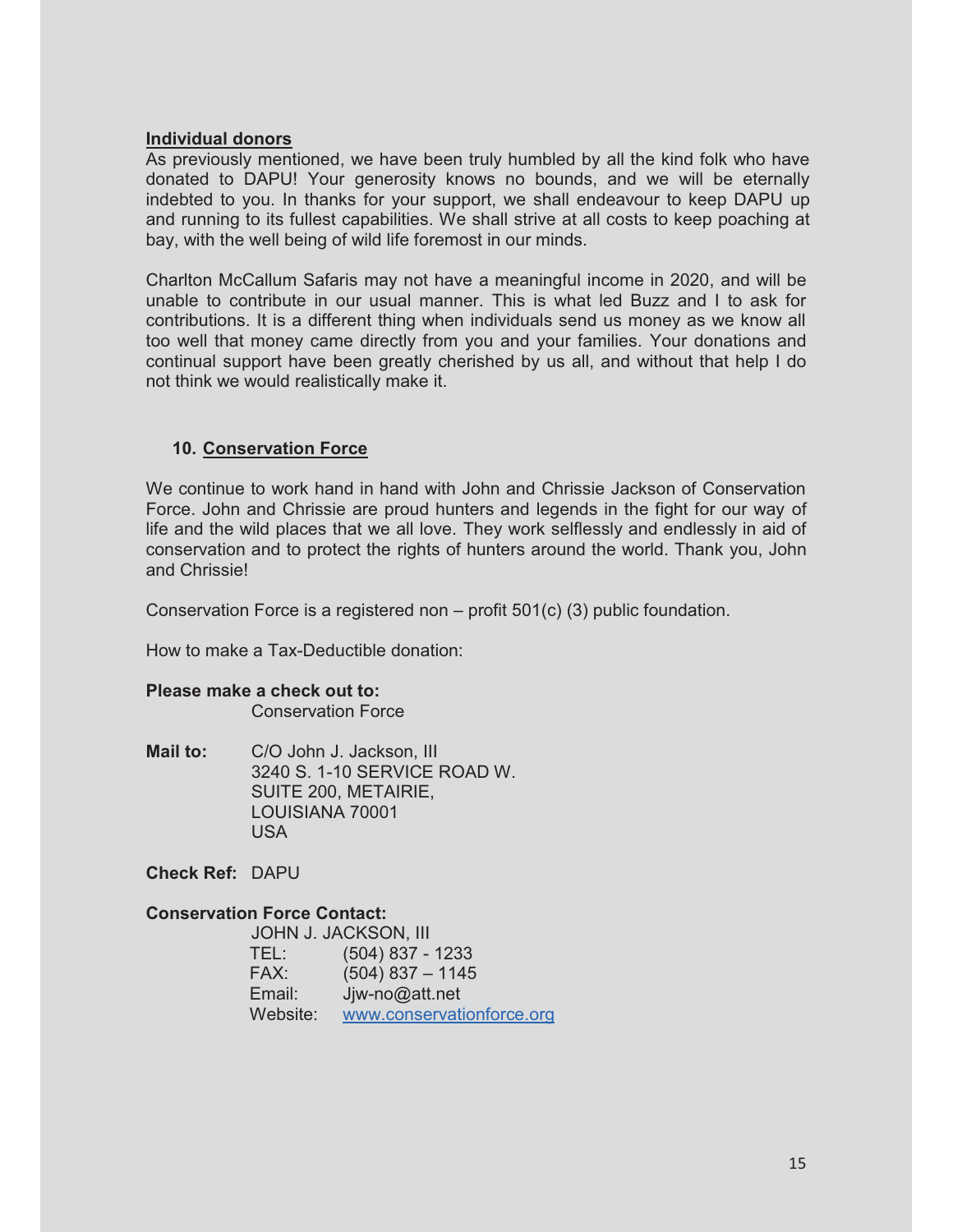

Guarding cable that would have ended up as buffalo snares



Attending to an accident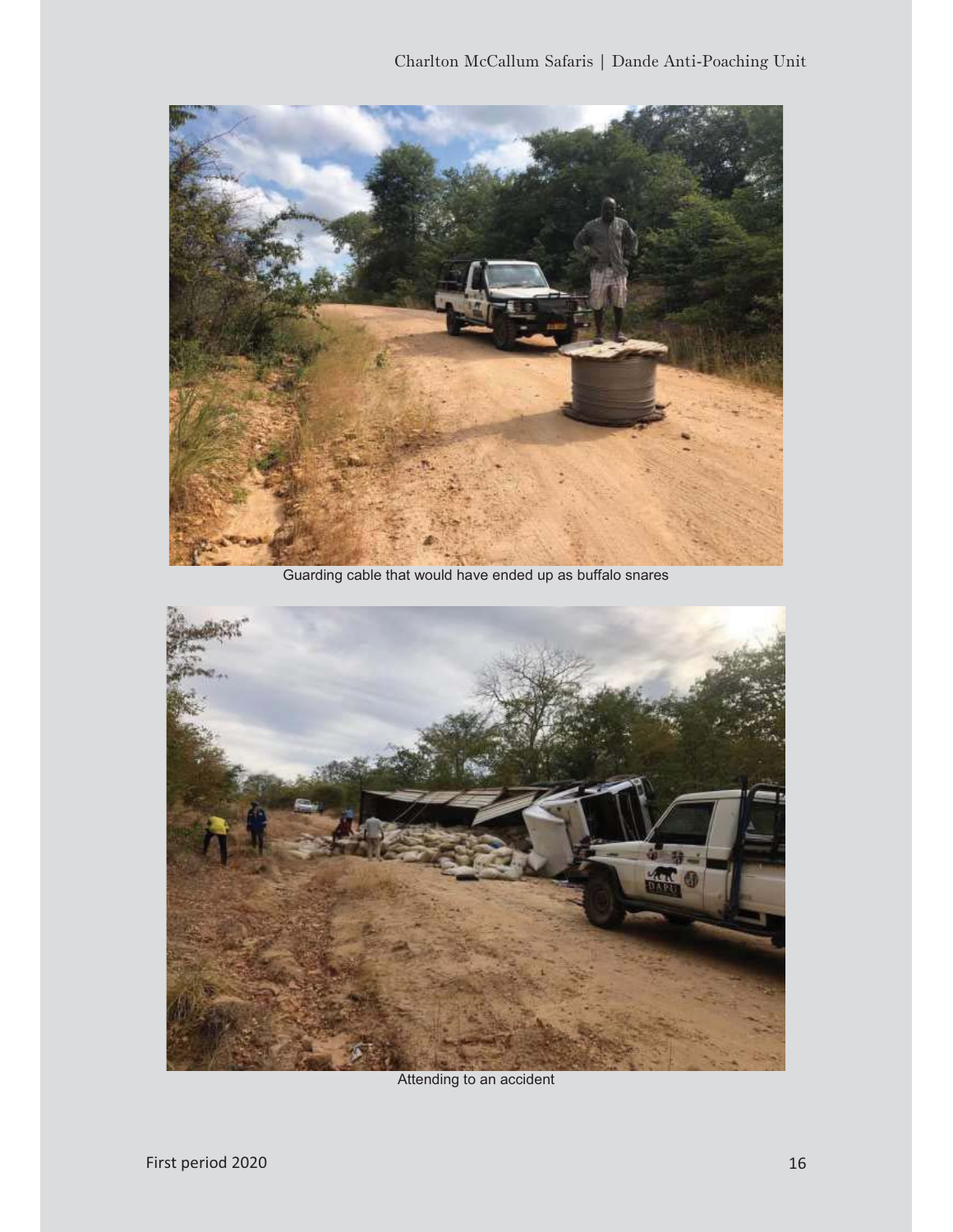#### **DAPU Income and Expenses 2020 YTD**

#### **2020 income**

| #1.Donations.                   |                |
|---------------------------------|----------------|
| D.S.C. Oklahoma                 | US\$4,000      |
| <b>Burton Foundation</b>        | US\$4,000      |
| J.D Crouch                      | <b>US\$500</b> |
| Paul Brewer                     | <b>US\$500</b> |
| Jytte Mejnertsen                | <b>US\$400</b> |
| Jerry Jurena                    | <b>US\$500</b> |
| Martinus van der Reyden         | US\$1,200      |
| National Capital Chapter SCI    | US\$1,000      |
| <b>Tony Statuto</b>             | US\$2,000      |
| Mike Tenny                      | US\$2,000      |
| <b>Buzz Arthur</b>              | US\$1,200      |
| Mike Core                       | US\$1,300      |
| Jeff Butterfield                | US\$1,000      |
| Nick Moffat                     | <b>US\$50</b>  |
| Jerry Meuthing                  | <b>US\$200</b> |
| Keith & Judy Shope              | <b>US\$100</b> |
| <b>Bob Schofield</b>            | US\$300        |
| <b>D.S.C Foundation.</b>        | US\$25,000     |
| <b>Grant Wilson</b>             | <b>US\$500</b> |
| "Ox of Okavango" - Fred Mannix. | US\$5,000      |
| <b>Bill Wilson</b>              | <b>US\$500</b> |
| <b>Total</b>                    | US\$51,250     |
| # 2. Hunting clients            | <b>US\$0</b>   |
| #3.Charlton McCallum Safaris    | <b>US\$0</b>   |
|                                 |                |
| <b>Total Income</b>             | US\$51,250     |